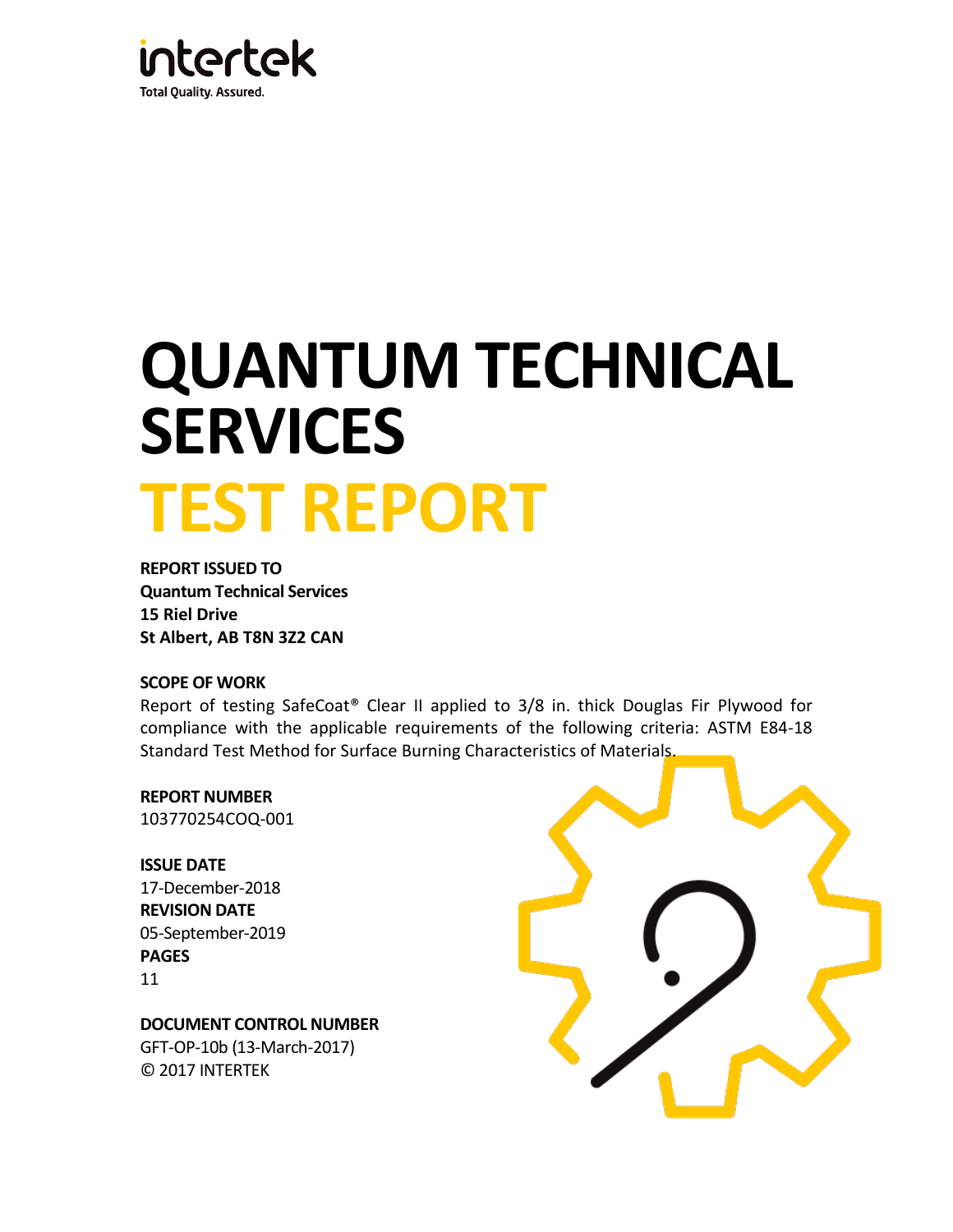

1500 Brigantine Drive Coquitlam, BC, V3K 7C1

Telephone: 604-520-3321 Facsimile: 604-524-9186 www.intertek.com

### **TEST REPORT FOR QUANTUM TECHNICAL SERVICES**

REPORT NO.: 103770254 REVISION DATE: SEPTEMBER 5, 2019

## **CONCLUSION**

The samples of SafeCoat® Clear II applied to 3/8 in. thick Douglas Fir Plywood submitted by Quantum Technical Services were tested in accordance with ASTM E84-18 Standard Test Method for Surface Burning Characteristics of Materials.

The product test results are presented in Section 7 of this report.

**Sean Fewer Greg Philp TECHNICIAN Reviewer**

 $\frac{1}{2}$ 

**BUILDING PRODUCTS BUILDING PRODUCTS CANADA**

This report is for the exclusive use of Intertek's Client and is provided pursuant to the agreement between Intertek and its Client. Intertek's responsibility and liability are limited to the terms and conditions of the agreement. Intertek assumes no liability to any party, other than to the Client in accordance with the agreement, for any loss, expense or damage occasioned by the use of this report. Only the Client is authorized to copy or distribute Intertek's Reports and then only in their entirety, and the Client shall not use the Reports in a misleading manner. In the event any portion of this report becomes public, including but not limited to press releases, articles, and marketing material, without prior written consent from Intertek, Intertek may enforce the reproduction of the report in its entirety by making the full report public. Client further agrees and understands that reliance upon the Reports is limited to the representations made therein. In the event any portion of this report becomes public, including but not limited to press releases, articles, and marketing material, without prior written consent from Intertek, Intertek will enforce the reproduction of the report in its entirety by making the full report public. Any use of the Intertek name or one of its marks for the sale or advertisement of the tested material, product or service must first be approved in writing by Intertek. The observations and test results in this report are relevant only to the sample tested. Should Customer use an Intertek Report, in whole or in part, in such a manner as to involve Intertek in legal controversy or to adversely affect Intertek's reputation, it shall be Intertek's right to utilize any and all Customer information, including, but not limited to, data, records, instructions, notations, samples or documents within Intertek's custody and control which relate to the customer for the purpose of offering any necessary defense or rebuttal to such circumstances. This report by itself does not imply that the material, product, or service is or has ever been under an Intertek certification program.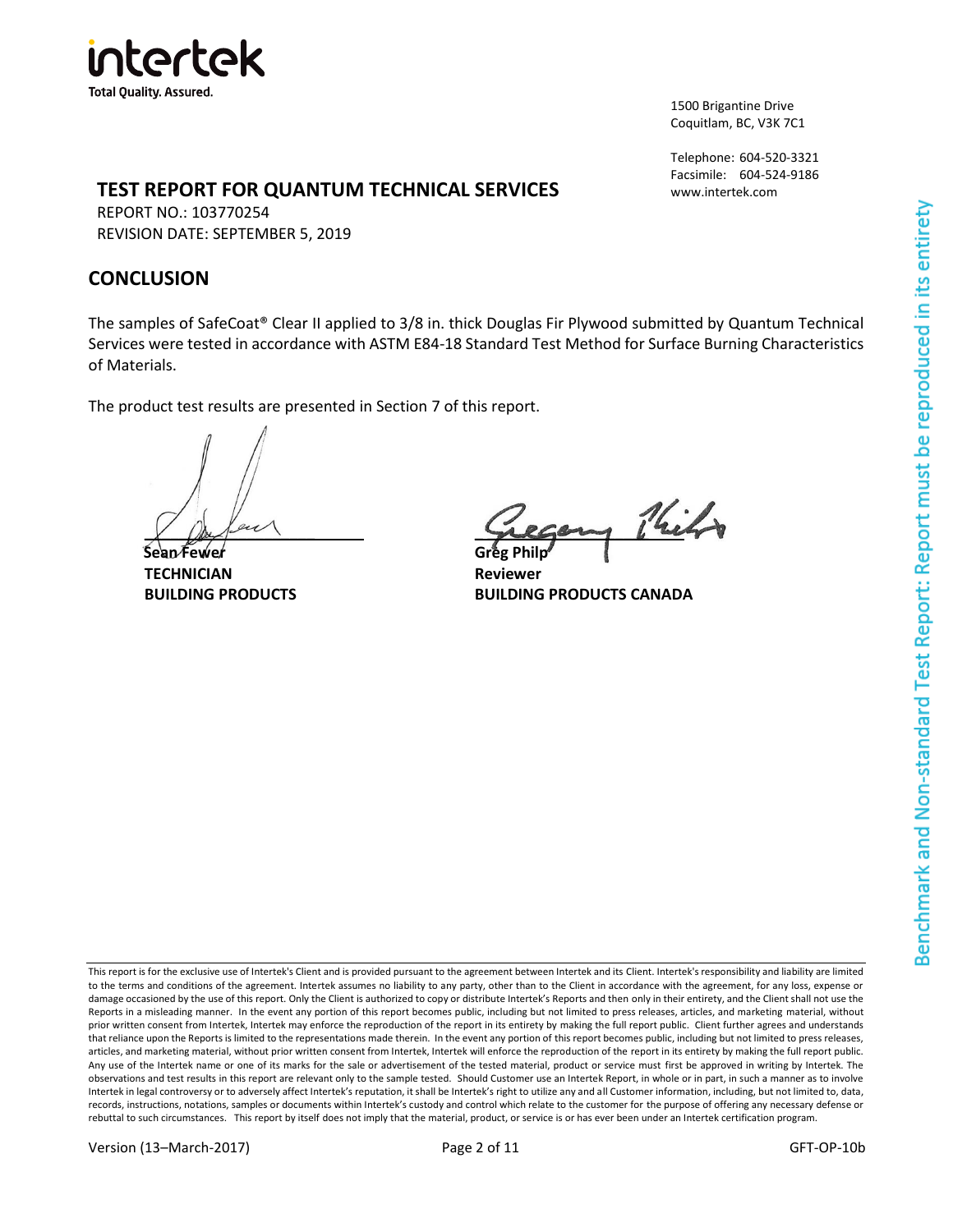## **SECTION 1**

## **INDEX**

| <b>SECTION NAMES</b>                  | <b>PAGE</b> |
|---------------------------------------|-------------|
| Objective                             | 4           |
| Sample Selection                      | 4           |
| Sample and Assembly Description       | 4           |
| <b>Testing and Evaluation Methods</b> | 5           |
| <b>Results and Observations</b>       | 6           |
| Conclusion                            |             |
| APPENDEX - A TEST DATA                | 2 Pages     |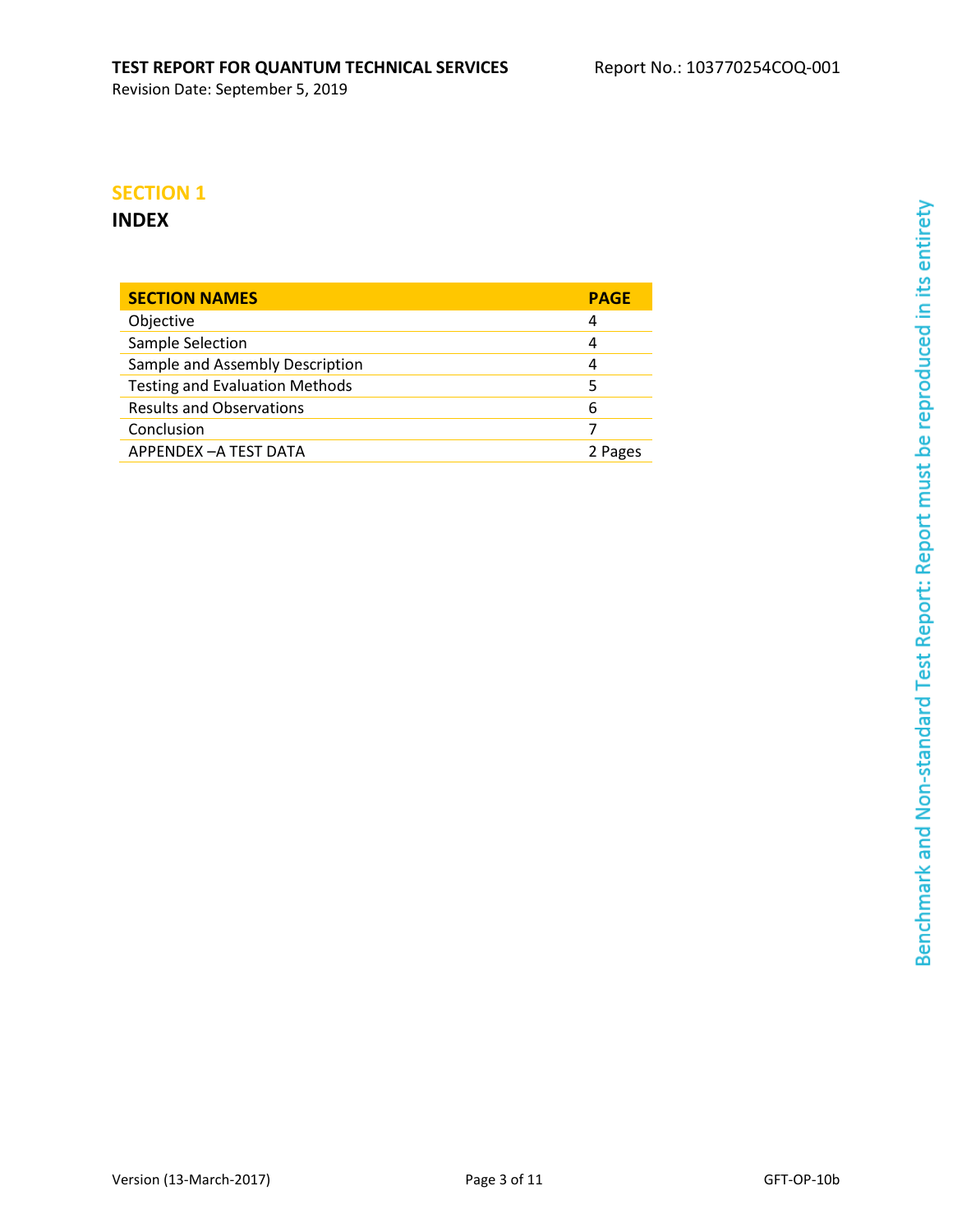# **SECTION 2**

## **OBJECTIVE**

Intertek Testing Services NA Ltd. (Intertek) has conducted testing for Quantum Technical Services to evaluate the surface burning characteristics of SafeCoat® Clear II applied to 3/8 in. thick Douglas Fir Plywood. Testing was conducted in accordance with the standard methods of ASTM E84-18 Standard Test Method for Surface Burning Characteristics of Materials.

This evaluation began December 17, 2018 and was completed December 17, 2018.

### **SECTION 3**

## **SAMPLE SELECTION**

Samples were submitted to Intertek directly from the client and were not independently selected for testing and Intertek accepts no responsibility for any inaccuracies provided. The sample materials were received at the Evaluation Center on November 30, 2018.

## **SECTION 4**

## **SAMPLE ASSEMBLY AND DESCRIPTION**

Upon receipt of the samples at the Intertek Coquitlam laboratory they were placed in a conditioning room where they remained in an atmosphere of 23  $\pm$  3°C (73.4  $\pm$  5°F) and 50  $\pm$  5% relative humidity.

The sample consisted of coated Douglas Fir panels. Each panel measured 24 in. wide by 8 ft. long. The sample was described by the client as SafeCoat® Clear II applied at 200 ft<sup>2</sup> per gallon to % in. thick Douglas Fir plywood.

For this trial run, three 8 ft. long by 24 in. wide sample panels were butted together and placed on the upper ledge of the flame spread tunnel to form the required 24 ft. sample length. A layer of 6 mm reinforced cement board was placed over top of the sample material, the tunnel lid was lowered into place, and the samples were then tested in accordance with ASTM E84-18.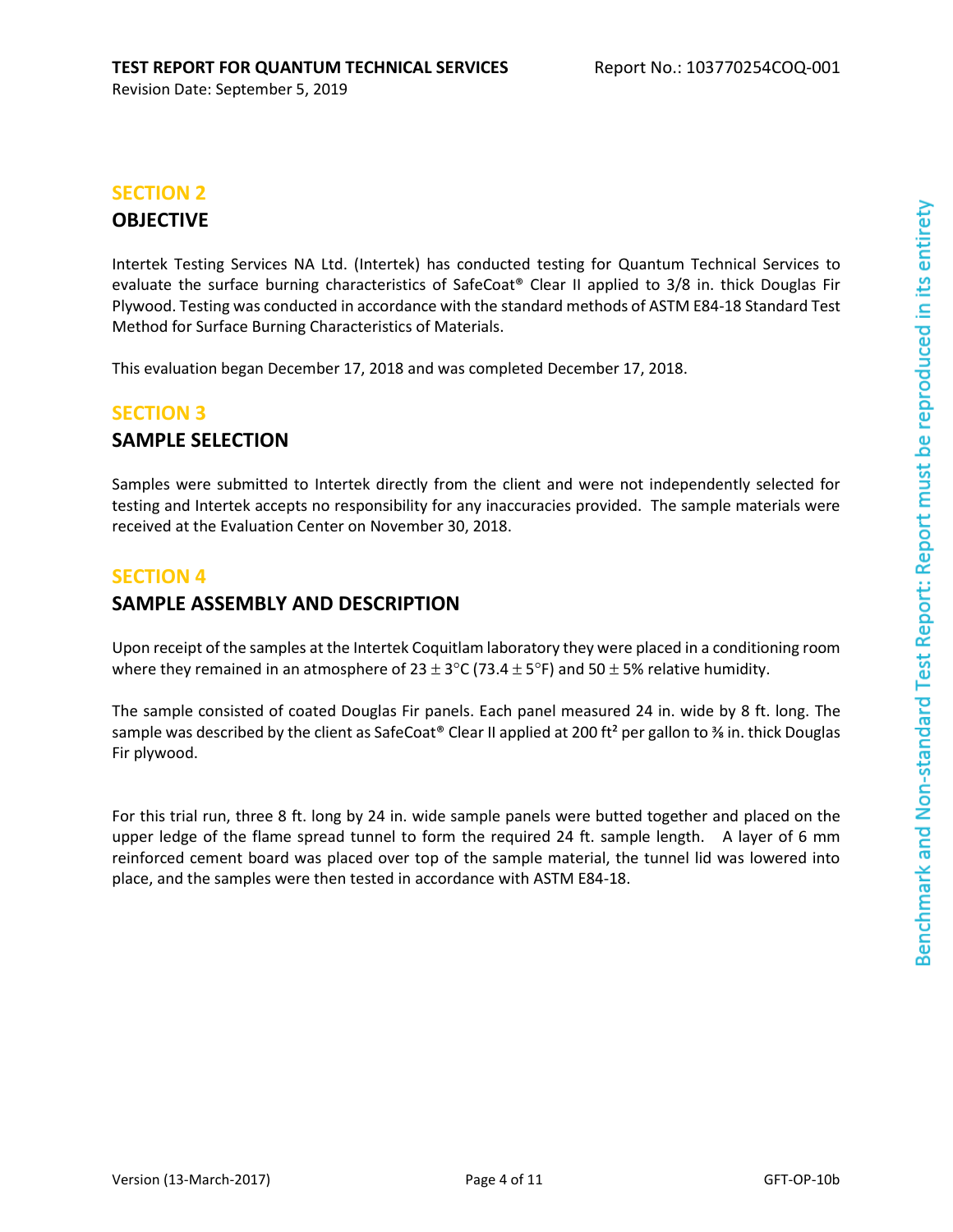# **SECTION 5 TESTING AND EVALUATION METHODS**

#### **TEST STANDARD**

The results of the tests are expressed by indexes, which compare the characteristics of the sample under tests relative to that of select grade red oak flooring and inorganic-cement board.

#### **(A) Flame Spread Index:**

This index relates to the rate of progression of a flame along a sample in the 25 foot tunnel. A natural gas flame is applied to the front of the sample at the start of the test and drawn along the sample by a draft kept constant for the duration of the test. An observer notes the progression of the flame front relative to time.

The test apparatus is calibrated such that the flame front for red oak flooring passes out the end of the tunnel in five minutes, thirty seconds (plus or minus 15 seconds).

#### **(B) Smoke Developed:**

A photocell is used to measure the amount of light, which is obscured by the smoke passing down the tunnel duct. When the smoke from a burning sample obscures the light beam, the output from the photocell decreases. This decrease with time is recorded and compared to the results obtained for red oak, which is defined to be 100.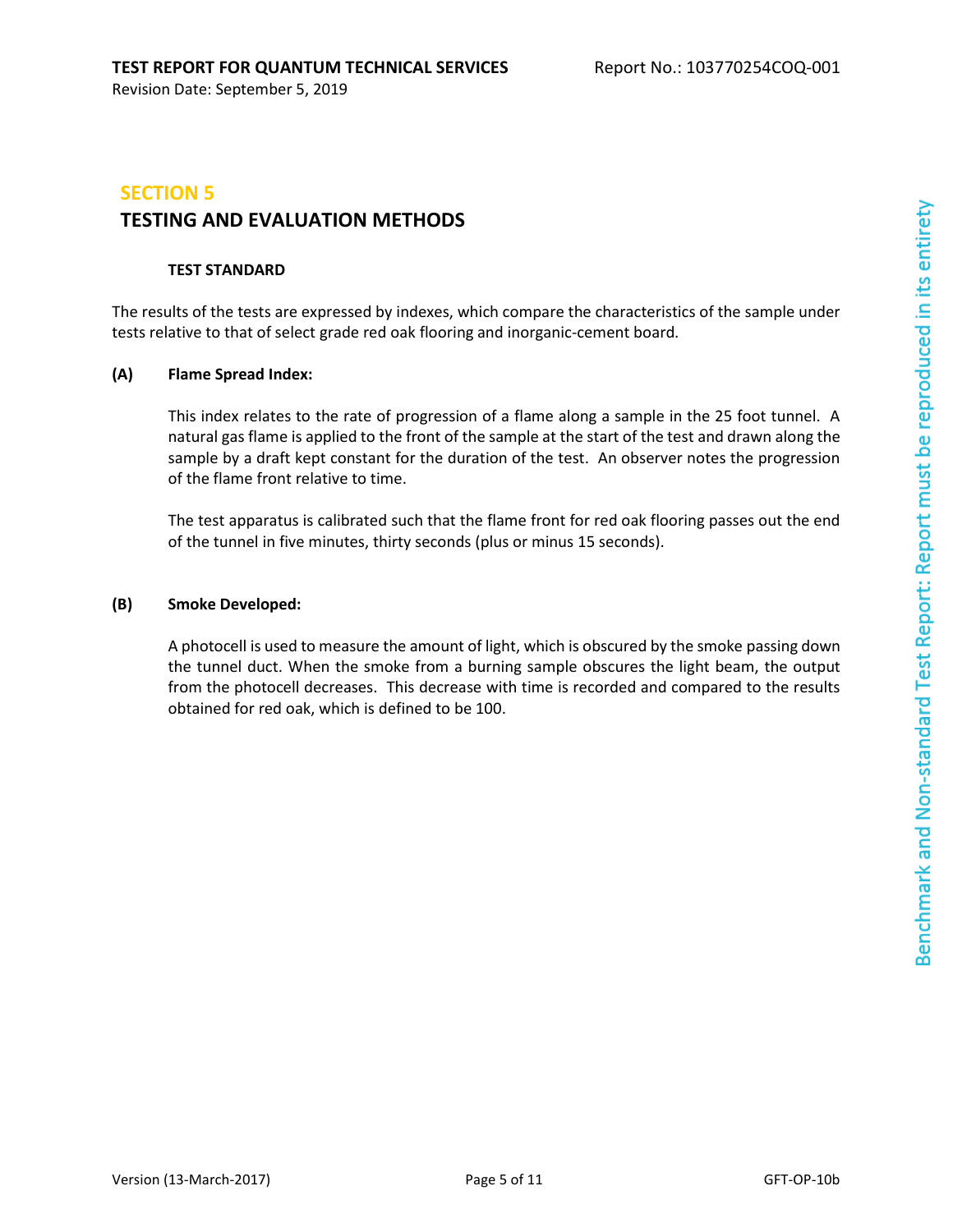## **SECTION 6 RESULTS AND OBSERVATIONS**

#### **(A) Flame Spread**

The resultant flame spread Indexes are as follows: (Indexes rounded to nearest 5)

| <b>Sample Material</b>                                                                                         | <b>Flame Spread</b> | <b>Flame Spread</b><br><b>Index</b> |
|----------------------------------------------------------------------------------------------------------------|---------------------|-------------------------------------|
| SafeCoat <sup>®</sup> Clear II applied at 200 ft <sup>2</sup> per<br>gallon to % in. thick Douglas Fir plywood | 15                  | 15                                  |

#### **(B) Smoke Developed**

The areas beneath the smoke developed curve and the related indexes are as follows: (For smoke developed indexes 200 or more, index is rounded to the nearest 50. For smoke developed indexes less than 200, index is rounded to nearest 5)

| <b>Sample Material</b>                                                                                         | <b>Smoke Developed</b> | <b>Smoked Developed</b><br>Index |
|----------------------------------------------------------------------------------------------------------------|------------------------|----------------------------------|
| SafeCoat <sup>®</sup> Clear II applied at 200 ft <sup>2</sup> per<br>gallon to % in. thick Douglas Fir plywood | 771                    | 220                              |

#### **(C) Observations**

During the tests, the sample surface ignited at approximately 24 seconds; the flame began to progress along the sample until it reached the maximum flame spread. There was no evidence of continued progressive combustion.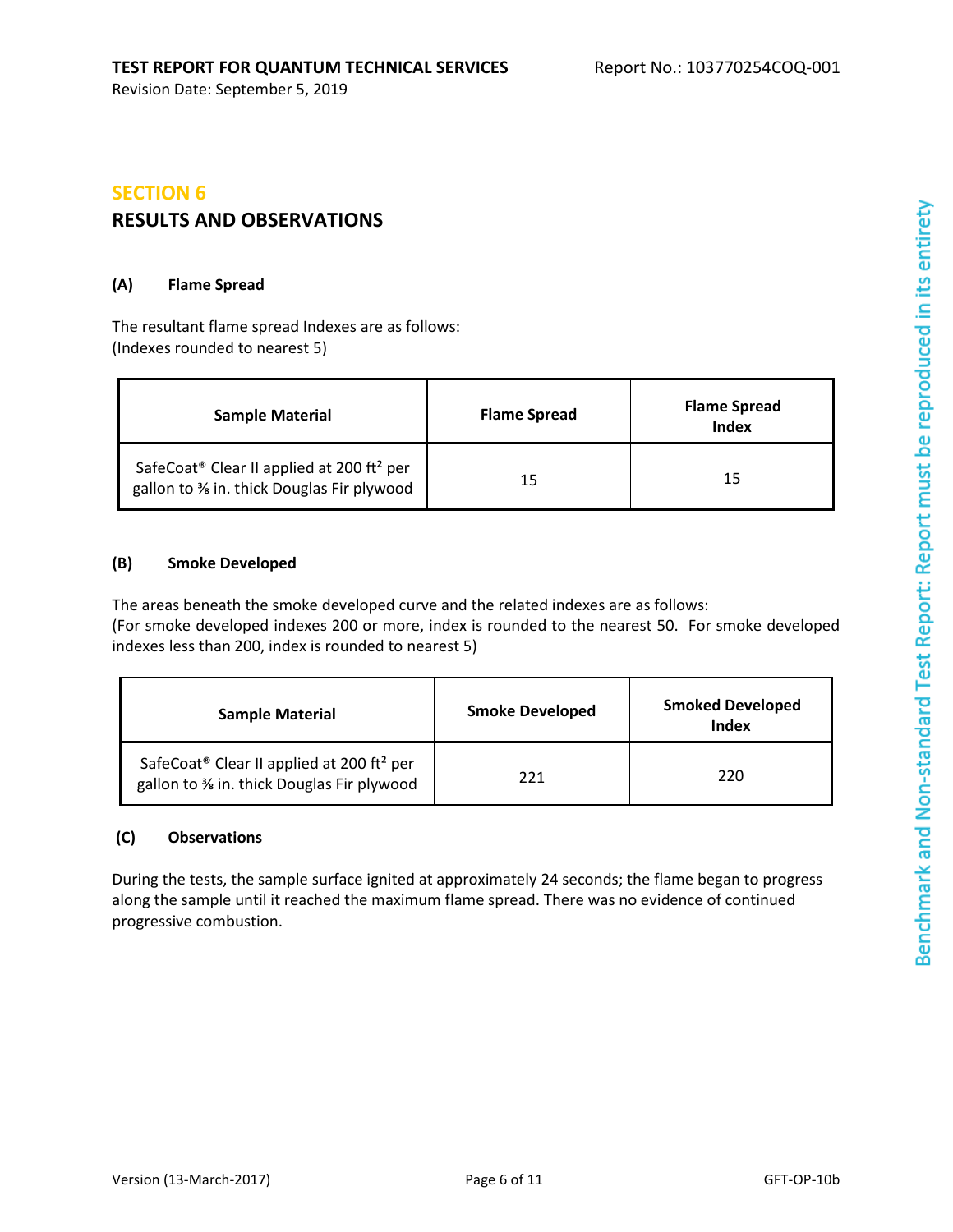#### **SECTION 7**

## **CONCLUSION**

The samples of SafeCoat® Clear II applied at 200 ft<sup>2</sup> per gallon to <sup>3</sup>/<sub>8</sub> in. thick Douglas Fir plywood submitted by Quantum Technical Services exhibited the following flame spread characteristics when tested in accordance with ASTM E84-18 Standard Test Method for Surface Burning Characteristics of Materials.

| <b>Sample Material</b>                                                                                            | <b>Flame Spread</b><br>Index | <b>Smoke Developed</b><br>Index |
|-------------------------------------------------------------------------------------------------------------------|------------------------------|---------------------------------|
| SafeCoat <sup>®</sup> Clear II applied at 200 ft <sup>2</sup><br>per gallon to % in. thick Douglas Fir<br>plywood | 15                           | 220                             |

The conclusions of this test report may not be used as part of the requirements for Intertek product certification. Authority to Mark must be issued for a product to become certified.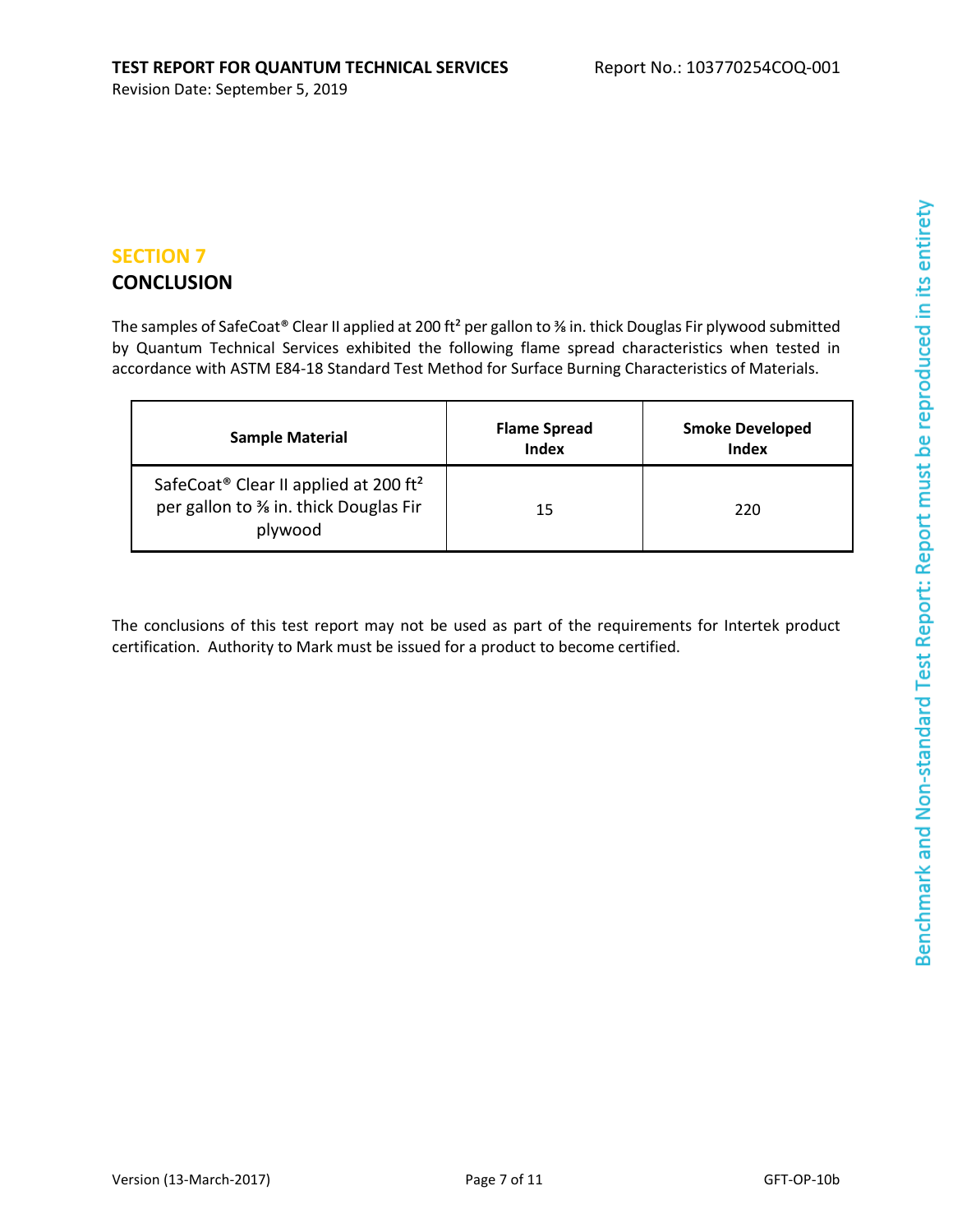## **SECTION 8 APPENDIX A: TEST DATA (2 PAGES)**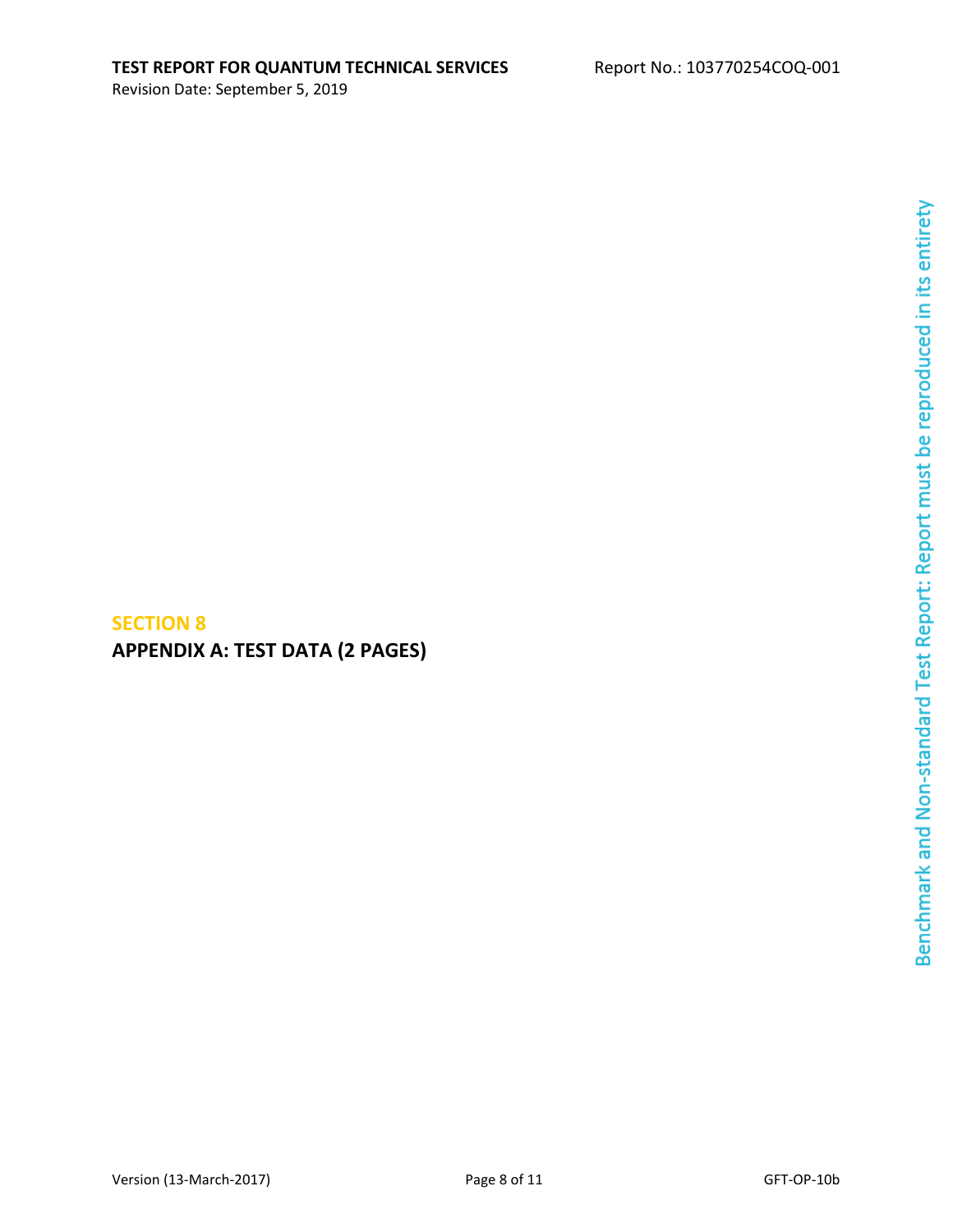#### **ASTM E84-18 DATA SHEETS**

**ASTM E84** 

Page 1 of 2

Client: Quantum Chemical Date: 12 17 2018 Project Number: 103770254 Test Number: 1 Operator: Sean Fewer

Specimen ID: Safe coat clear applied at 200 square feet per gallon (4.9m^2/L) to 3/8in. douglas fir plywood

#### **TEST RESULTS**

**FLAMESPREAD INDEX: 15 SMOKE DEVELOPED INDEX: 200** 

#### **SPECIMEN DATA...**

Time to Ignition (sec): 24 Time to Max FS (sec): 427 Maximum FS (feet): 4.6 Time to 980 F (sec): Never Reached Time to End of Tunnel (sec): Never Reached Max Temperature (F): 556 Time to Max Temperature (sec): 598 Total Fuel Burned (cubic feet): 45.50

> FS\*Time Area (ft\*min): 29.4 Smoke Area (%A\*min): 165.6 Unrounded FSI: 15.1 Unrounded SDI: 221.1

#### **CALIBRATION DATA...**

Time to Ignition of Last Red Oak (Sec): 44.0 Red Oak Smoke Area (%A\*min): 74.9

REVIEWED 37  $\ell$ 

Tested by SF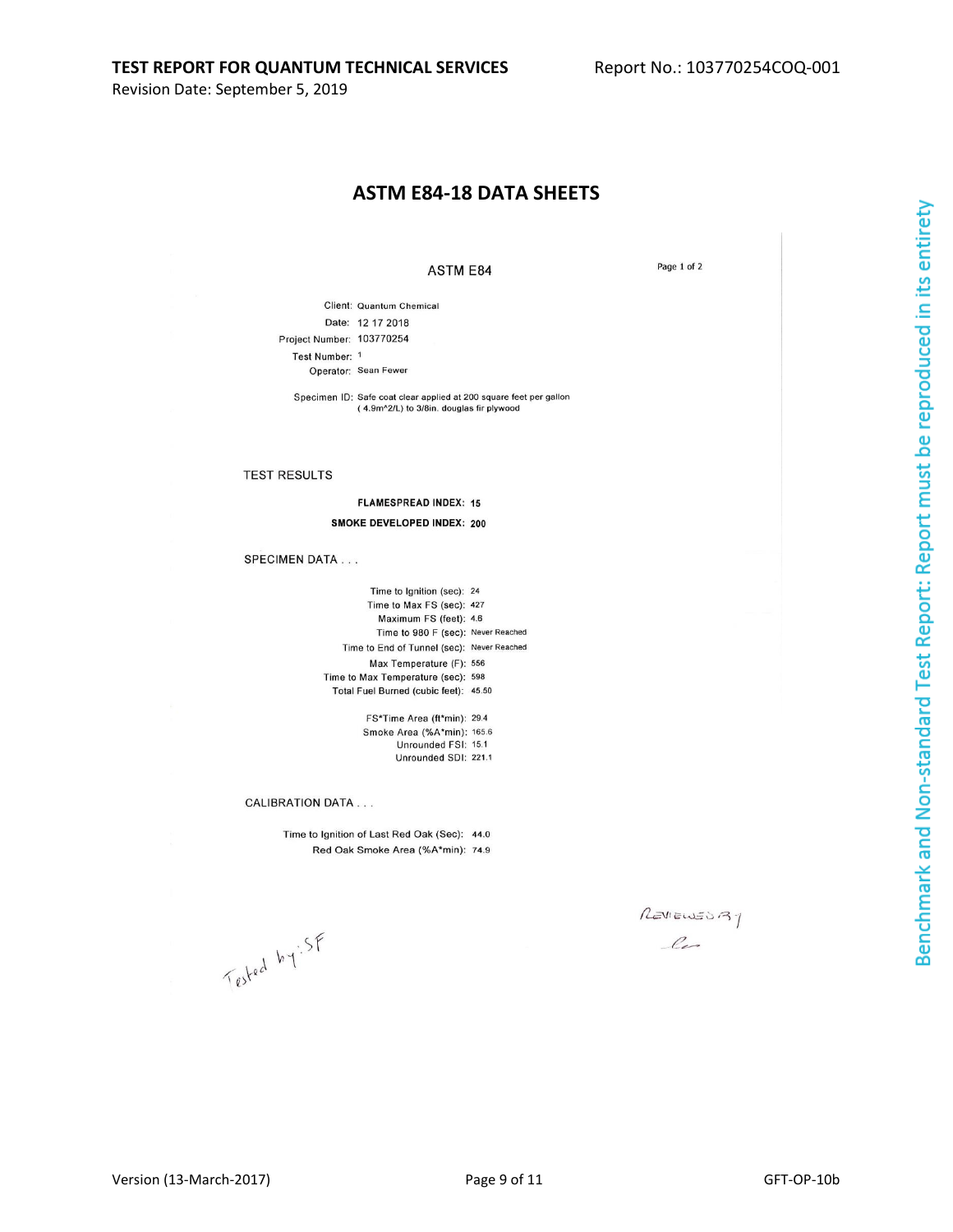

## **ASTM E84-18 DATA SHEETS**



Benchmark and Non-standard Test Report: Report must be reproduced in its entirety

 $\overbrace{\qquad \qquad \angle \qquad \qquad \angle \qquad \qquad }$